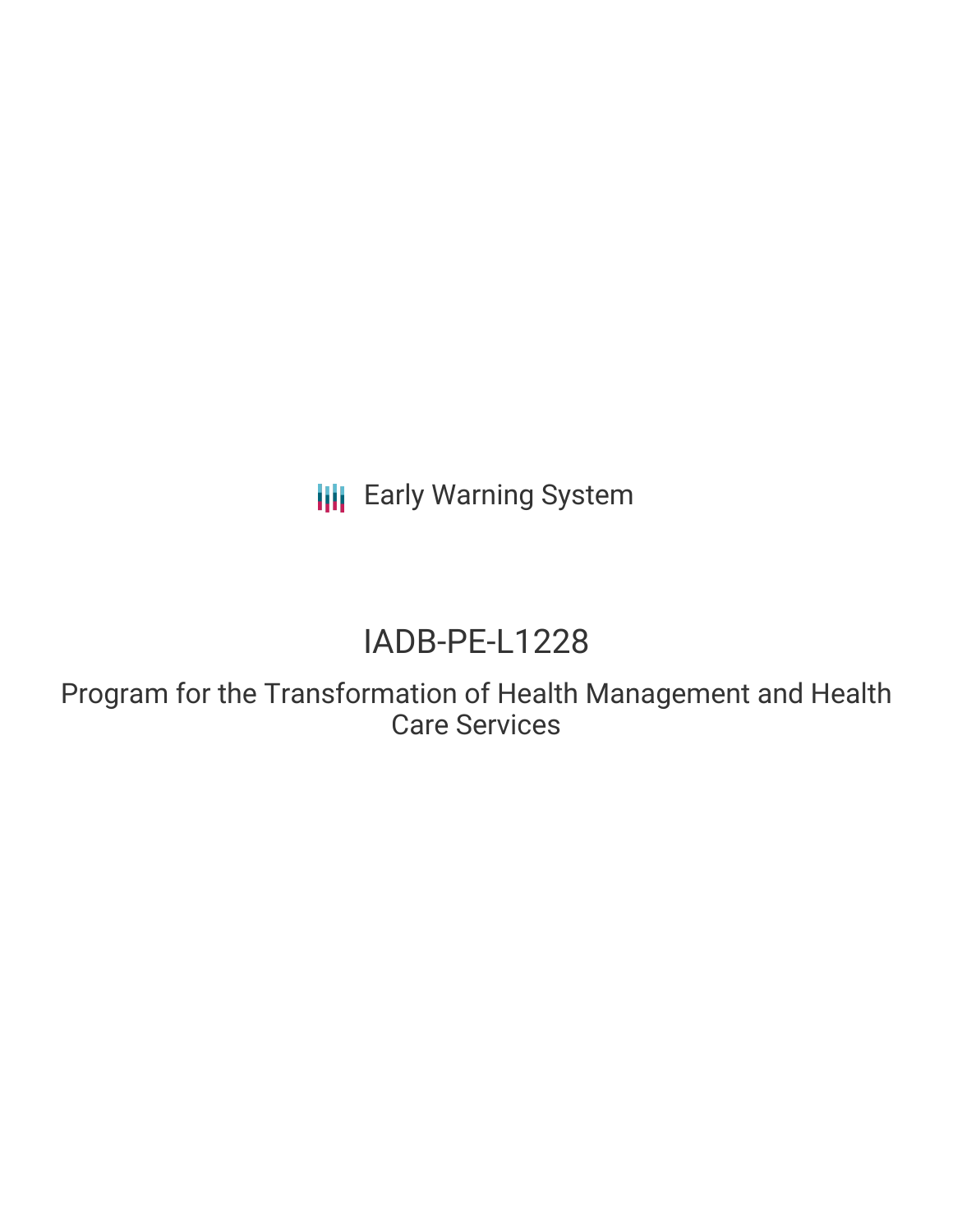

#### **Quick Facts**

| Peru                                   |
|----------------------------------------|
| Inter-American Development Bank (IADB) |
| Proposed                               |
| U                                      |
| Government of Peru                     |
| <b>Education and Health</b>            |
| Loan                                   |
| \$125.00 million                       |
|                                        |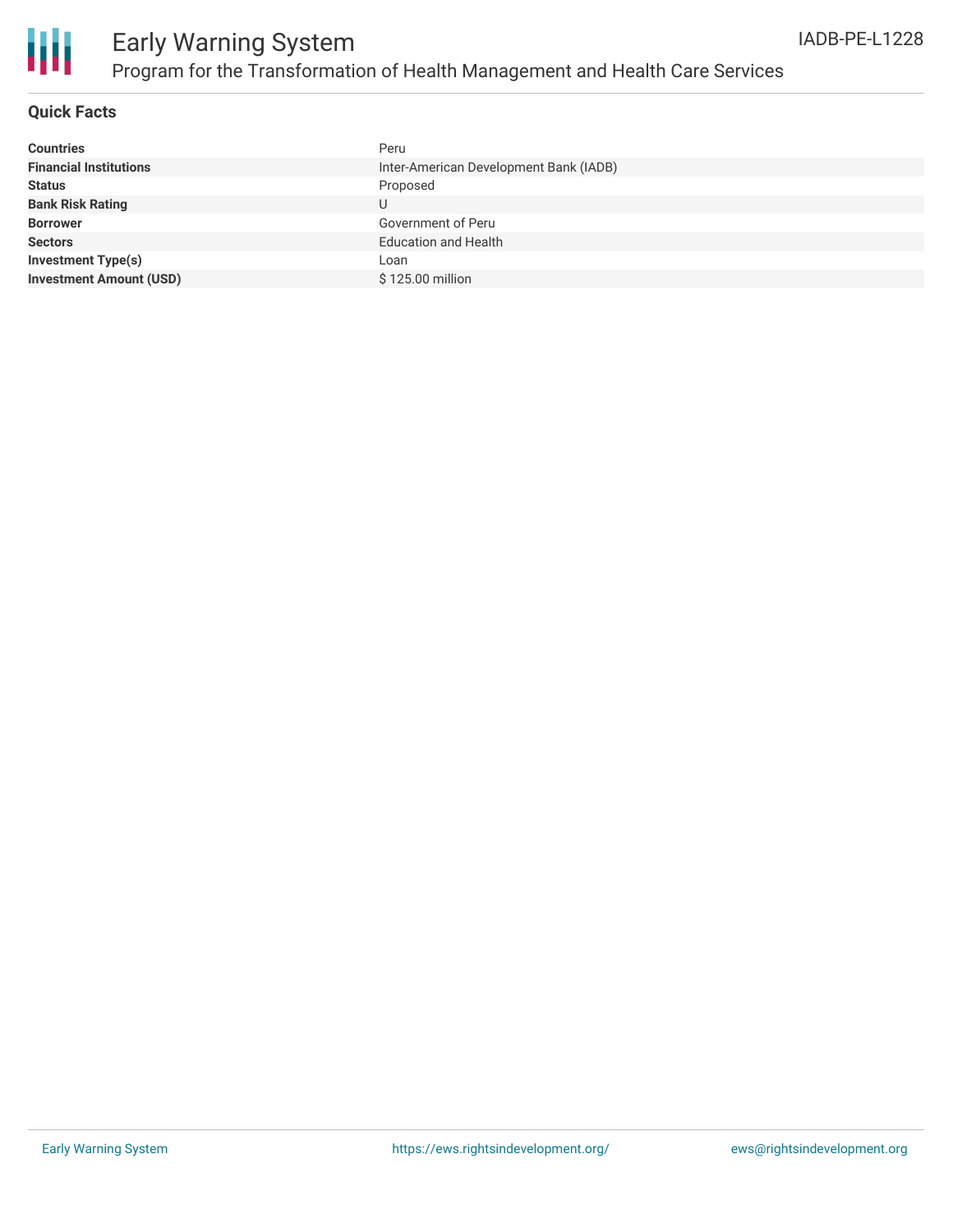

#### **Project Description**

The objective of the operation is to generate a transformation of health services in Peru, starting with the introduction of a new model of sanitary management focused on efficiency, and a new model of health care focused on prevention and continuity of services. This will be achieved through the reorganisation of the public healthcare network of the Ministry of Health and of two regional governments, aimed at the provision of services with high quality, access and efficiency in the use of resources.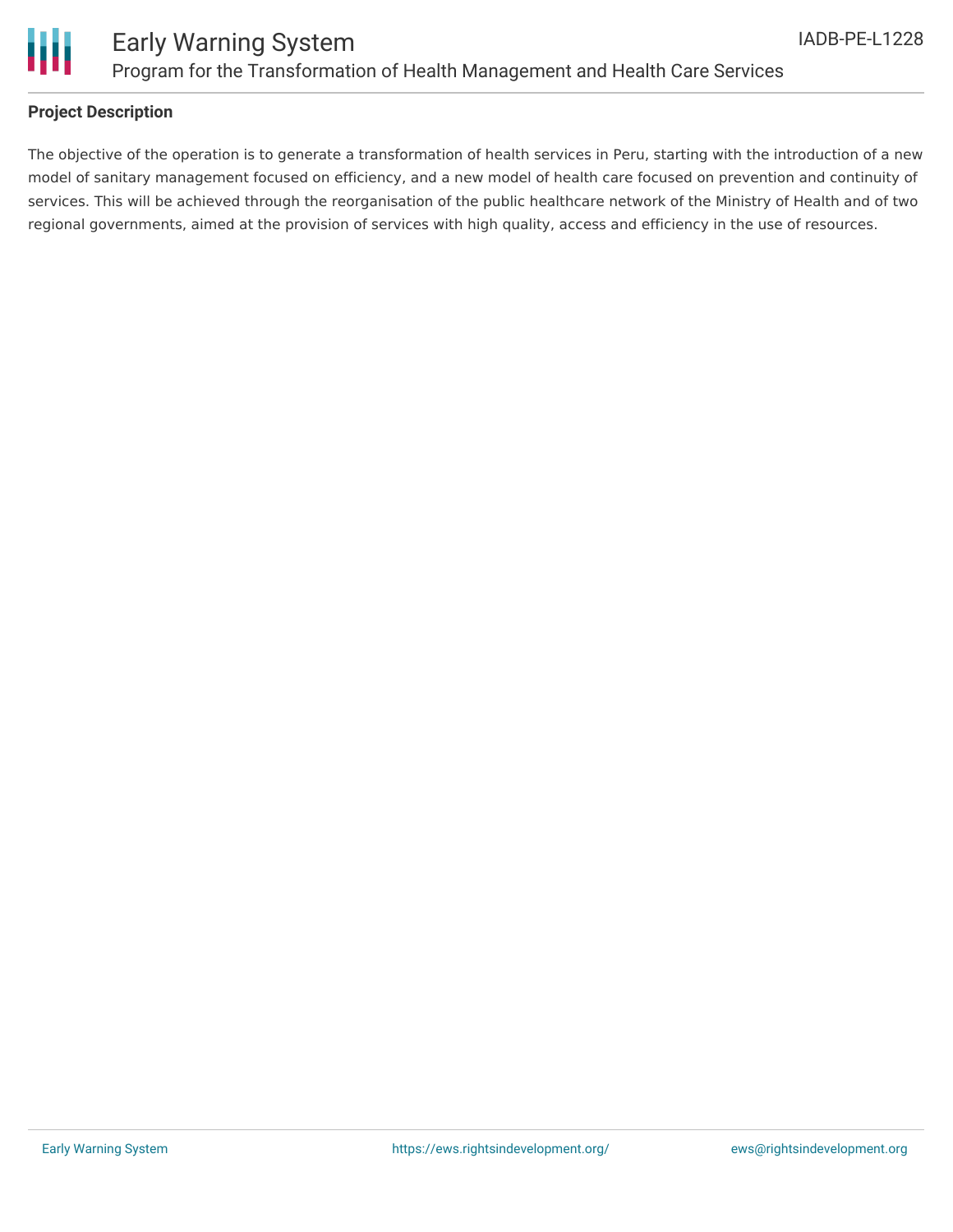

## Early Warning System Program for the Transformation of Health Management and Health Care Services

#### **Investment Description**

• Inter-American Development Bank (IADB)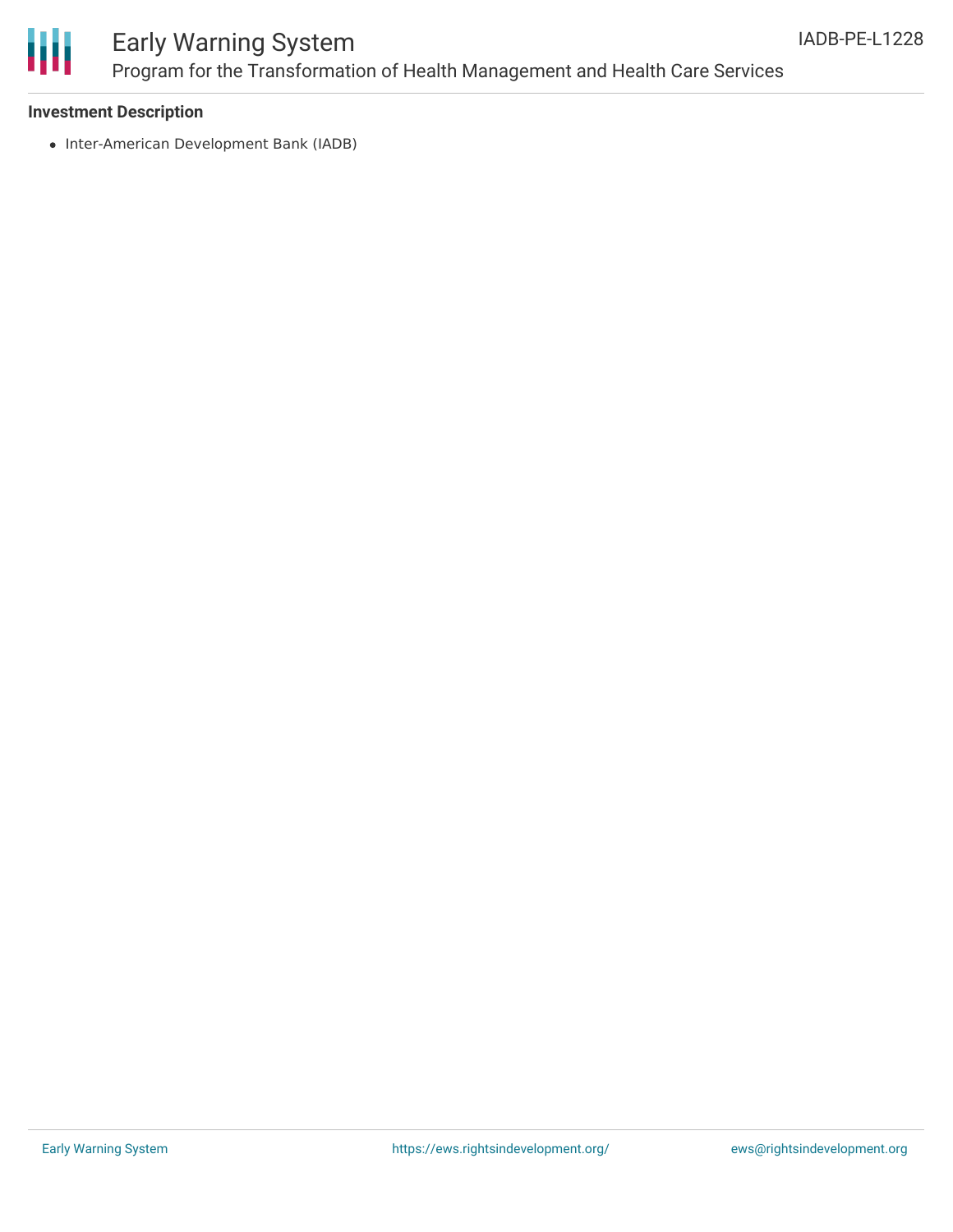

#### **Contact Information**

ACCOUNTABILITY MECHANISM OF IADB

The Independent Consultation and Investigation Mechanism (MICI) is the independent complaint mechanism and fact-finding body for people who have been or are likely to be adversely affected by an Inter-American Development Bank (IDB) or Inter-American Investment Corporation (IIC)-funded project. If you submit a complaint to MICI, they may assist you in addressing the problems you raised through a dispute-resolution process with those implementing the project and/or through an investigation to assess whether the IDB or IIC is following its own policies for preventing or mitigating harm to people or the environment. You can submit a complaint by sending an email to MICI@iadb.org. You can learn more about the MICI and how to file a complaint at http://www.iadb.org/en/mici/mici,1752.html (in English) or http://www.iadb.org/es/mici/mici,1752.html (Spanish).